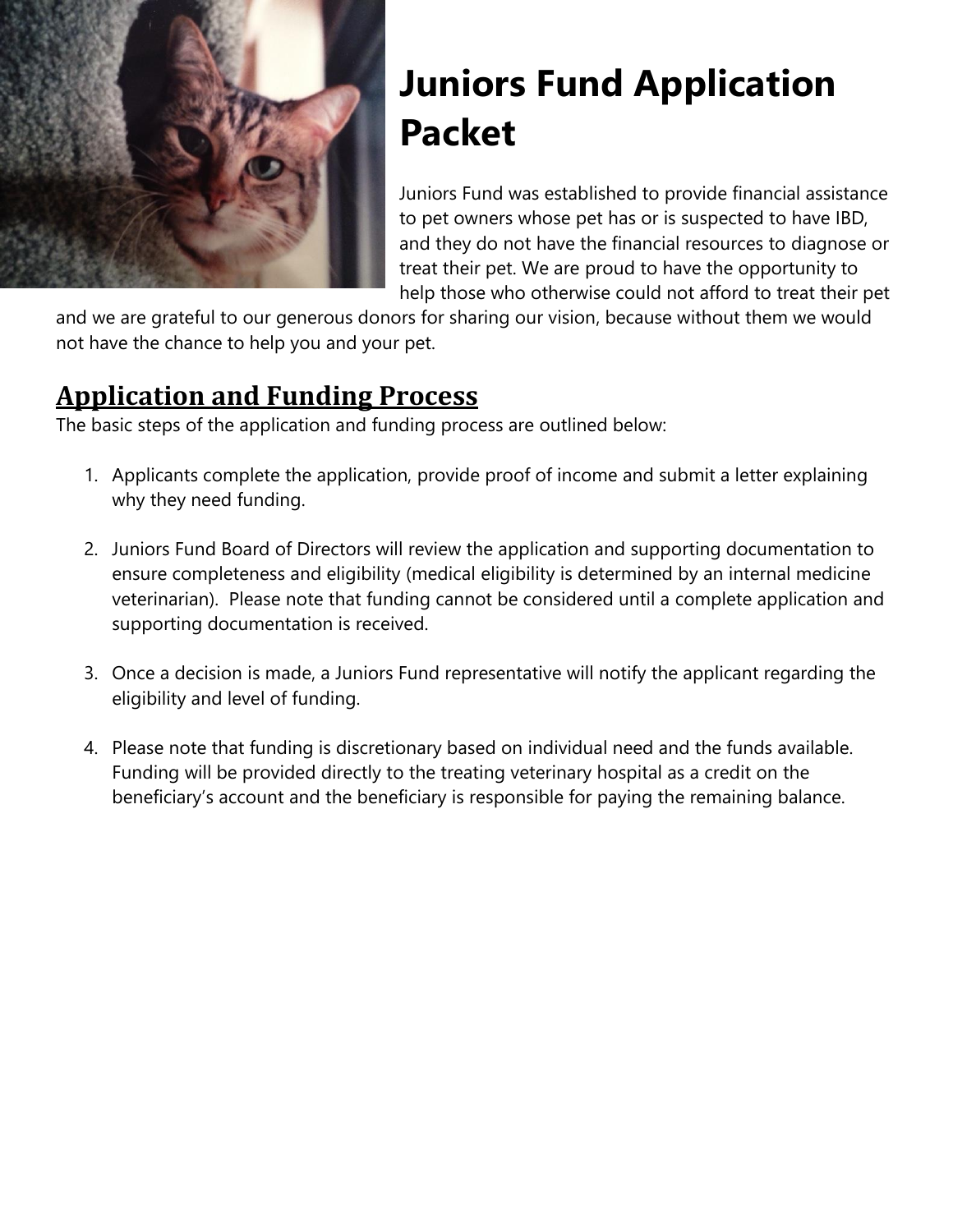### **Eligibility for Juniors Fund**

In order to qualify for Juniors Fund, a potential beneficiary and pet must meet the following medical and financial eligibility requirements:

### Medical Eligibility Requirements

- An Internal Medicine Veterinarian has diagnosed the pet with IBD or determines the pet is suspected to have IBD.
- The pet's expected outcome from treatment is good quality of life with life expectancy of greater than 1 year after treatment.

### Financial Eligibility Requirements

- The applicant must have an extenuating financial need and must be willing to provide proof of income. Examples of proof of income include prior year tax returns, Social Security or other disability statements and monthly bank statements. If proof of income cannot be provided, Juniors Fund reserves the right to deny funding. Any information provided will be retained in the beneficiaries' file and held in strictest confidence. Note that Juniors Fund uses the Federal Poverty Level Guidelines (Guidelines) established by the DHHS as a general guide for beneficiary income. A copy of those guidelines can be found at *https://aspe.hhs.gov/povertyguidelines*
- The applicant must submit a letter explaining why they should be considered for funding from Juniors Fund.
- The applicant must be willing and able to pay remaining balance for treatment based on the policies and procedures at the treating veterinary hospital.

# **Application Requirements**